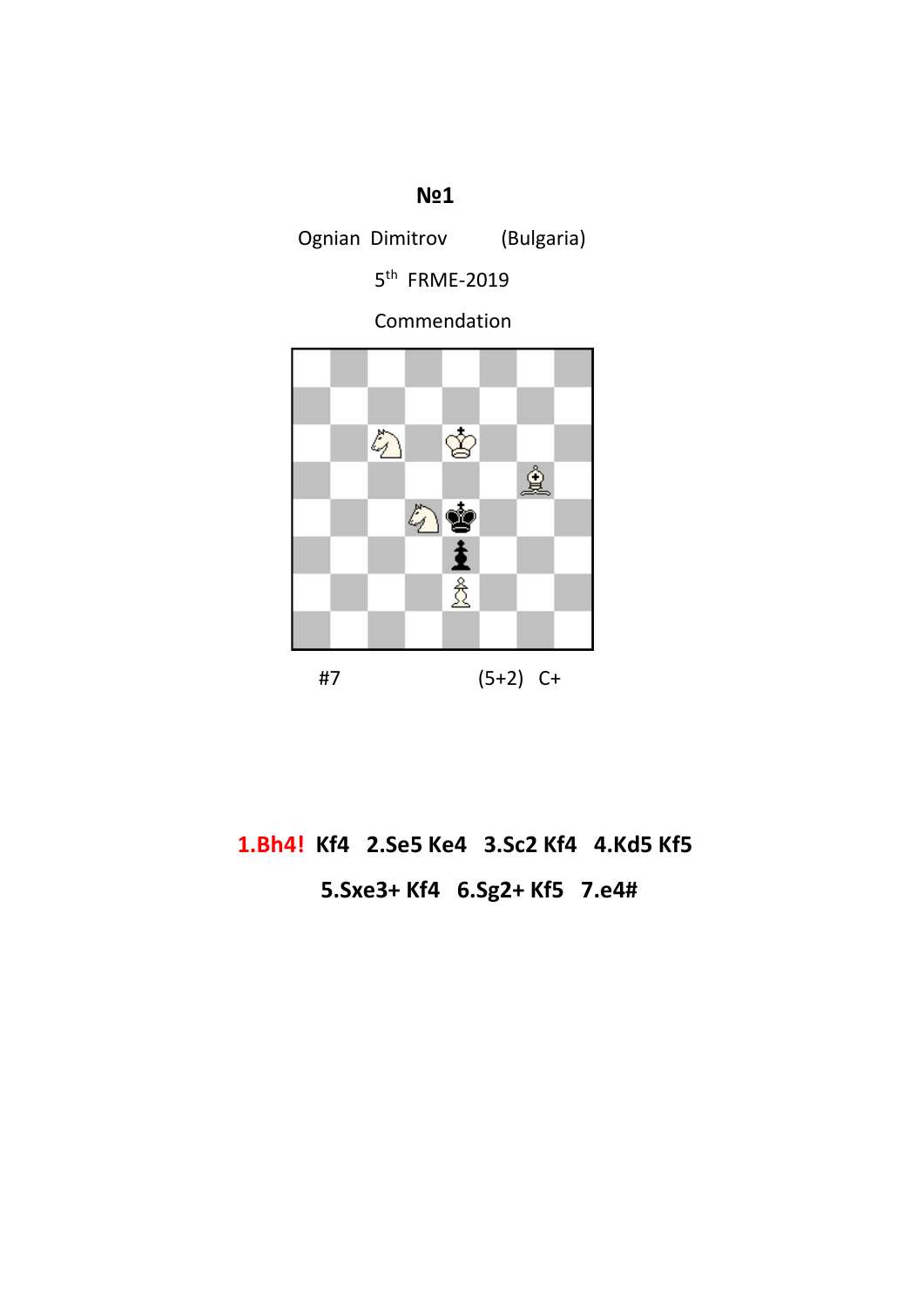### **N2 N2**

Ognian Dimitrov (Bulgaria)

6th- FRME-2020



Set play: 1….Kc4 2.Qe2+ Sd3 3.Qc2+ Sc3 4.Qb3+ Kc5 5.Se6+ Kxc6 6.Qb7#

Solution: **1Qf3!** (2.Qf7+ Se6 3.Qxe6 Kc5 4.Qxe4 Kc4 5.Qf5 Kc3 6.Qc2#

5….d5 6.Qc2#

4.Qb3 (Qb5#) Sc3 5.Se6+ Kxc6 6.Qb7#)

#### **1….Kc4 2.Qe2+ Sd3 3.Qc2+Sc3 4.Qb3+ Kc5 5.Se6+Kxc6 6.Qb7#**

1…..Sd3 2. Qxd3 ( 3.Qb3+ Kc5 4.Qb5#) Sc5

3.Qc2 Sa4 4. Qb3+ Kc5 5. Qb5#

4……….Ke4 5. Qf3#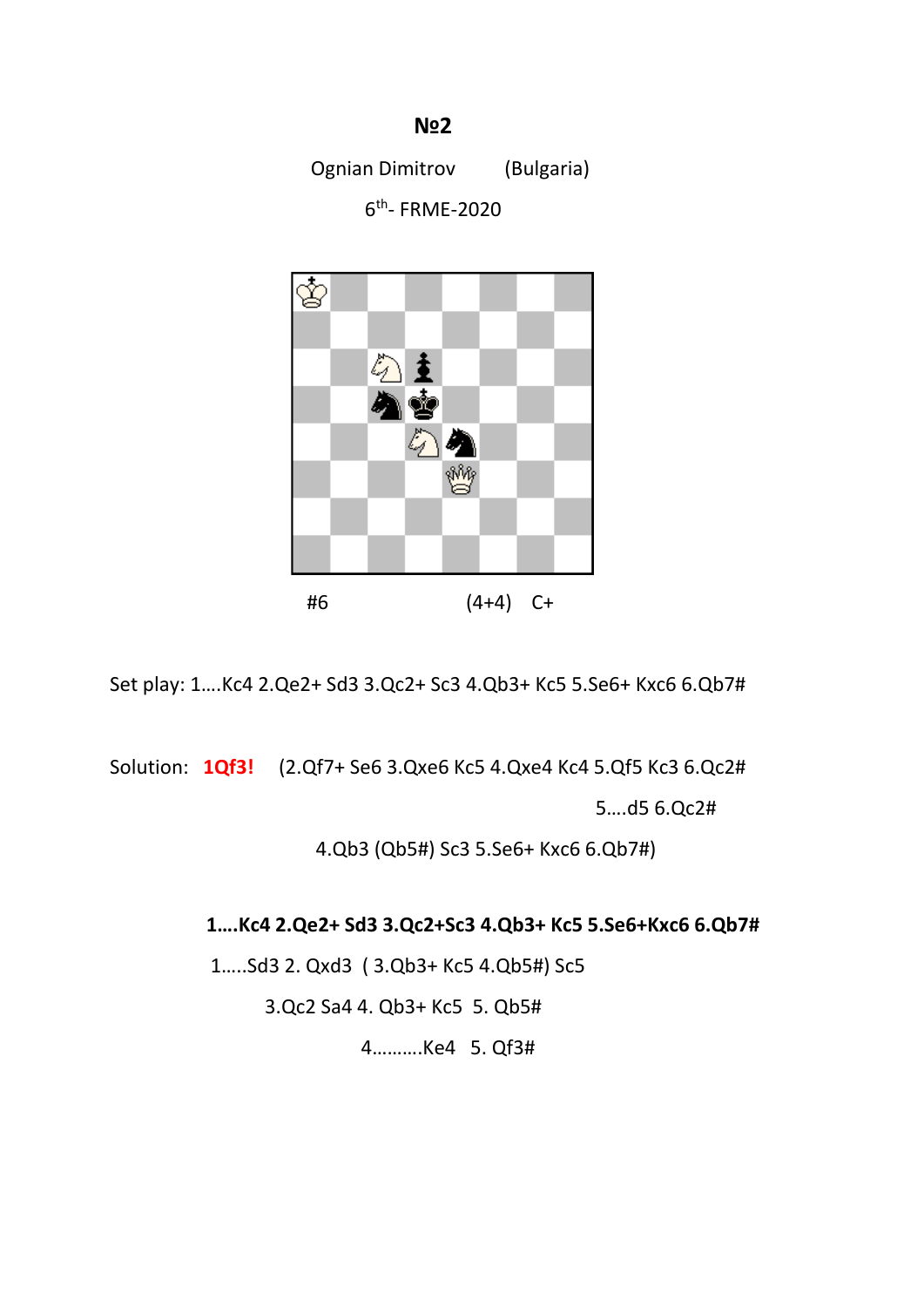

 **1.Bg5! [2.Se6 Ke5 3.Sg7 Kd5 4.Be7 Ke5 5.Bd6+ Kd5 6.Sf6#] 1…Ke5 2.Sg3 Kd5 3.Sce4 Ke5 4.Bh6 Kd5 5.Bf8 Ke5 6.Bd6+ Kd5 7.Sf6#**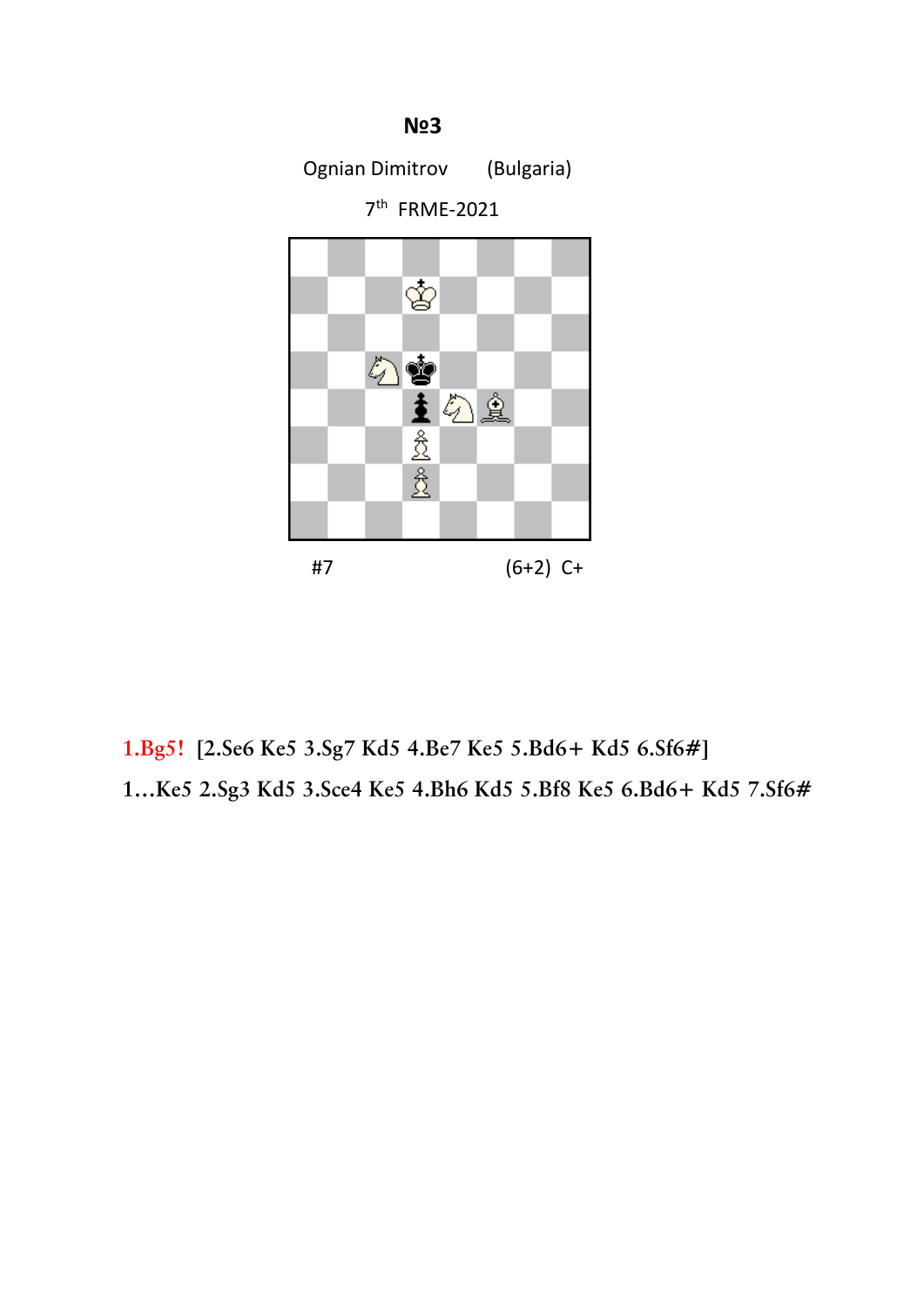### **N**≌4

Ognian Dimitrov (Bulgaria)

 $6<sup>th</sup>$  FRME-2020



 Try: 1. Qxe7? (Bd3#) But: 1…. Rf3! 1.Sb4 ? (2. Bd3+ Sxd3 3.exd3#) (2.Qc6+ Sxc6 3.Bd3# ) But: 1….Rxf2!

Solution: **1.Qe6! ( 2.Bd3# )**

 **1……Sxc3 2.Sxc3#**

 **1….Rf3 2.Bd3+ Rxd3 3.Qxf5#**

 **1……fxe6 2.Sf6+ Rxf6 3.Bd3+ Sxd3 4.exd3#**

 **2…..exf6 3.Bd3+Sxd3 4.exd3#**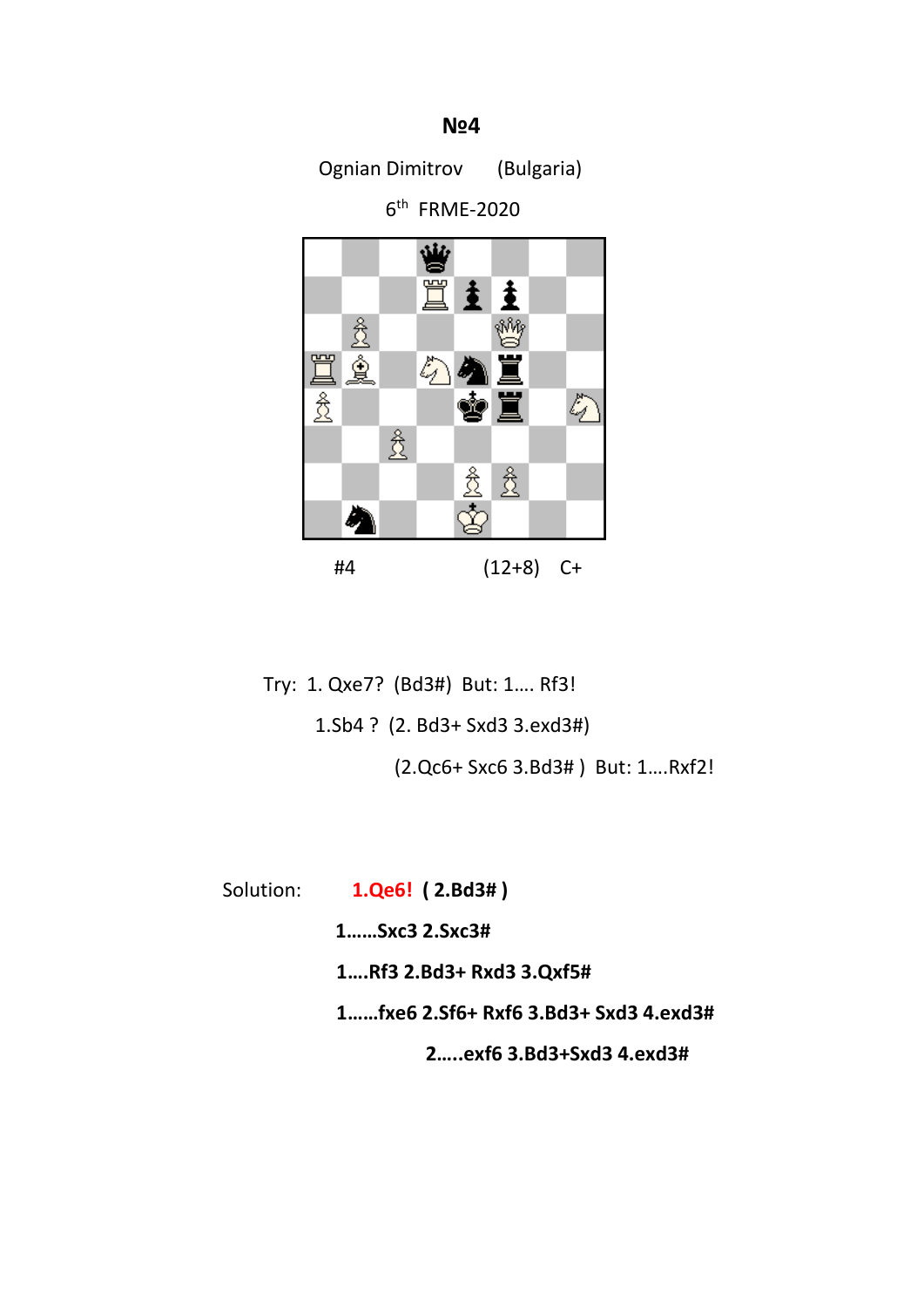**№5** Ognian Dimitrov (Bulgaria) 7th –FRME-2021



#4 (12+10) C+

 Try: 1.Kxc4? [2.Sc6+ Be5 3.Sd4# 3.Rxe5#] 1…Ra6/Rb6 2.Sc6+ Be5 3.Sd4+ Kd6 4.Bxe5# 3.Rxe5+ Kd6 4.Re6# 1…Rc6+ 2.Sxc6+ Be5 3.Sd4+ Kd6 4.Bxe5# 3.Rxe5+ Kd6 4.Re6# but: 1…Rxd5! 1.Rdd4? [2.Sd3+ Be5 3.Sc5# 3.Rxe5#  $2.$ Sxc4 + Be5 3.Rxe5  $#$  2.Sc6+ Be5 3.Rxe5#] but: 1…Rxd5! Solution: **1.Red4! [2.Sxc4+ Be5 3.Qxe5# 2.Sc6+ Be5 3.Qxe5#] 1…Sxg4 2.Sxg4+ Se3 3.Qxe3+ Kf5 4.Qe4# 3…Be5 4.Qxe5#**

 **1…Rxd5 2.Sc6+ Be5 3.Qxe5+ Rxe5 4.Rd6#**